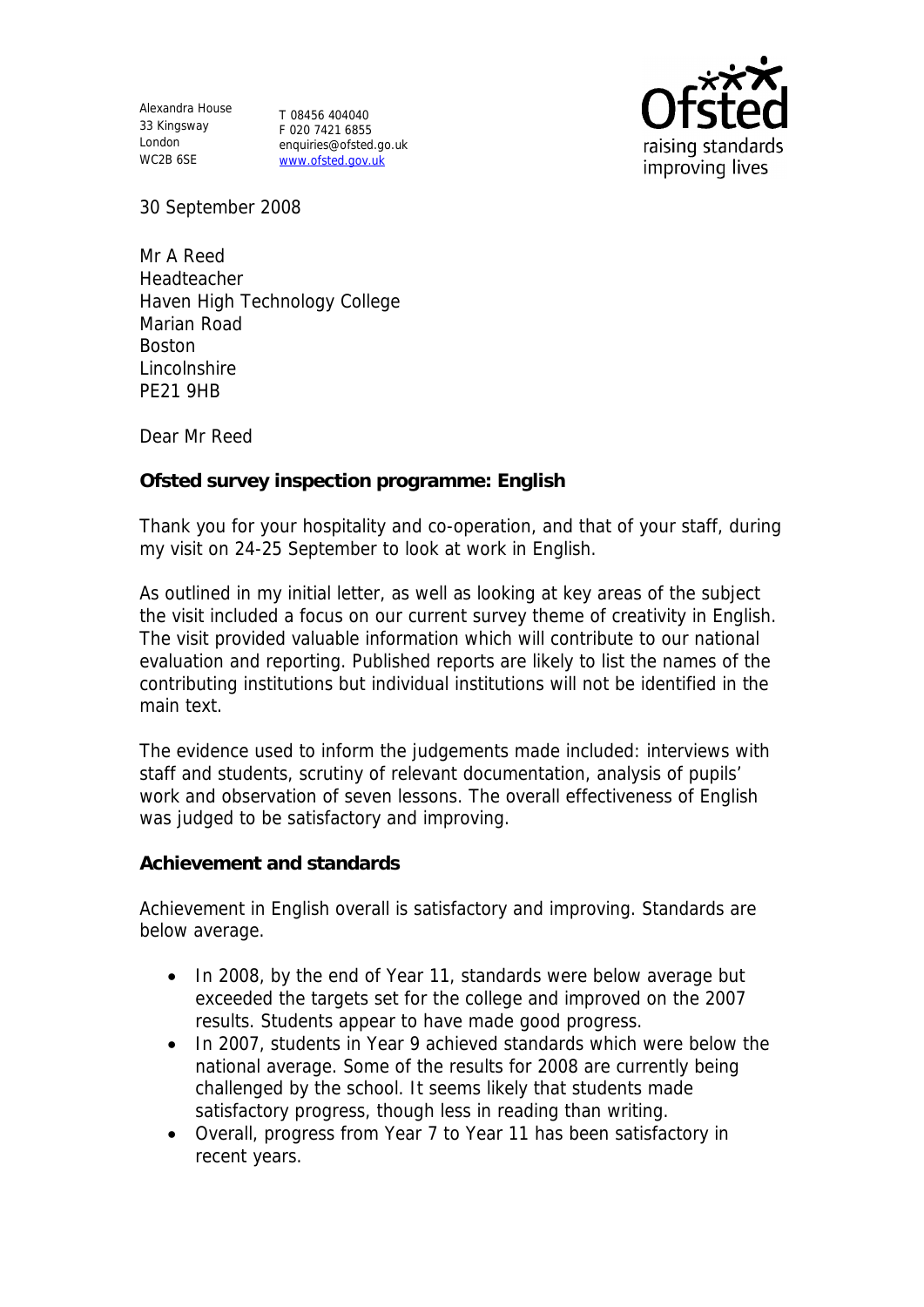- Examination data for 2007 indicates that boys made slightly better progress compared to that of girls.
- Students with learning difficulties and/or disabilities make at least satisfactory and sometimes good progress.
- Those students who speak English as an additional language generally make good progress from their starting points.
- In the lessons observed during this visit, students made generally satisfactory progress. They showed interest in their work and most concentrated well.

**Quality of teaching and learning of English**

Teaching and learning in English are satisfactory.

- Teachers' subject knowledge is good.
- Teachers plan lessons adequately though some objectives are expressed as tasks. Intended outcomes for the lesson are broken down for different abilities but these are not always shared with the students or translated into work at different levels.
- Relationships in class are strong and most students respond well.
- Most lessons give students effective opportunity to work in pairs or groups but the class discussion which often follows these activities does not always involve a sufficiently wide range of students.
- Systems for assessing students' work and tracking their progress are well established but teachers' comments and the targets set for students vary too much in quality.
- Students who find learning difficult are well supported in class by teaching assistants.

## **Quality of curriculum**

The curriculum in English is good.

- There is a good range of courses available to students at Key Stage 4, including media, English Literature and expressive arts, with many also completing functional skills qualifications. GCSE media and expressive arts are now available in Year 9.
- Schemes of work are well balanced with appropriate coverage of media, non-fiction and poetry.
- The curriculum for Year 7 has been revised effectively to match the new requirements with clear assessment priorities.
- There are good examples of students using their English writing skills in the newly introduced, extended homework projects which are based on other subjects.